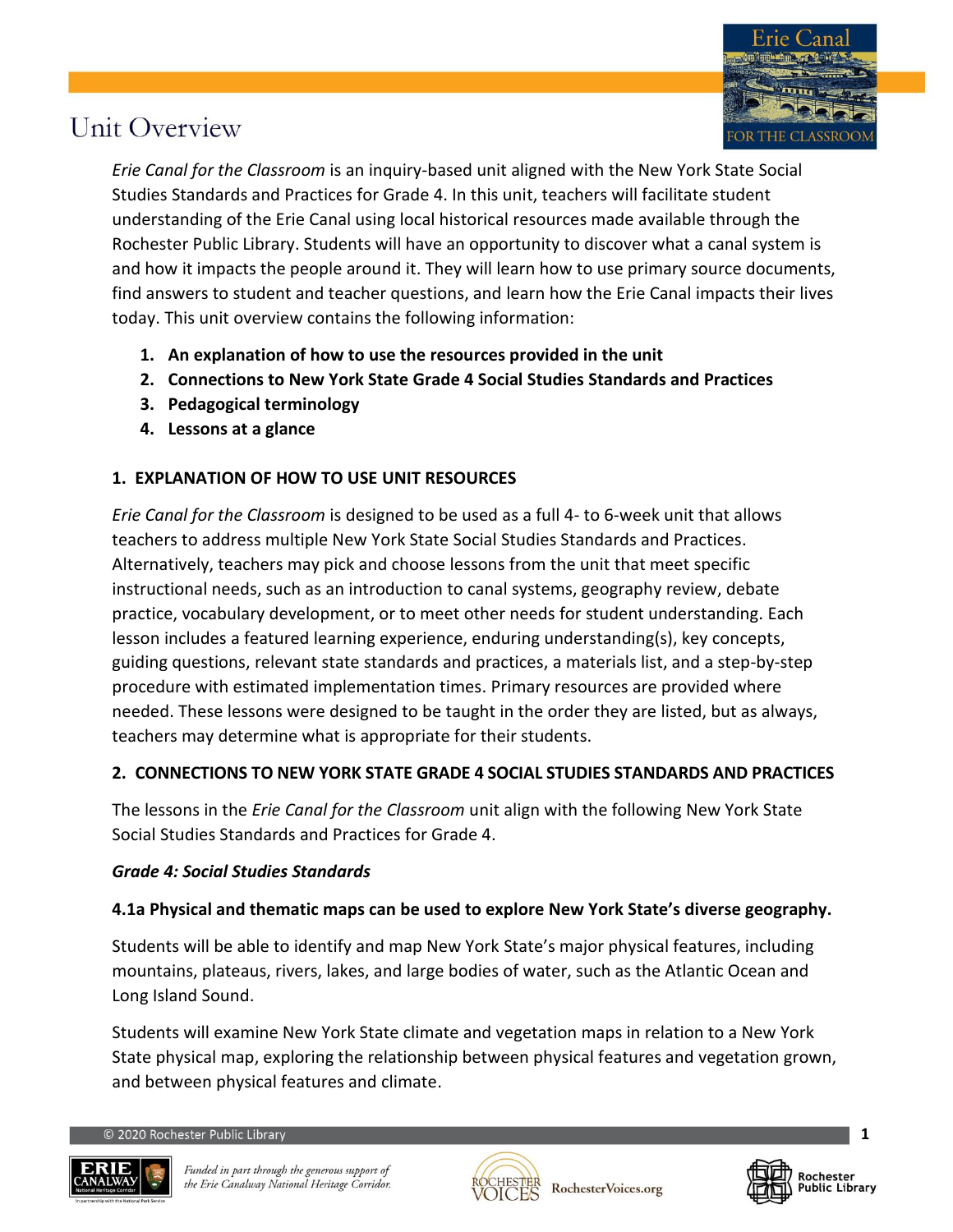

## **4.1b New York State can be represented using a political map that shows cities, capitals, and boundaries.**

Students will create a map of the political features of New York State that includes the capital city and the five most populous cities, as well as their own community.

Students will examine the location of the capital of New York State and the major cities of New York State in relation to their home community, using directionality, and latitude and longitude coordinates.

Students will use maps of a variety of scales including a map of the United States and the world to identify and locate the country and states that border New York State.

## **4.6a After the Revolution, New Yorkers began to move and settle farther west, using roads many of which had begun as Native American trails.**

Students will examine why people began to move west in New York State.

Students will examine the difficulties of traveling west at this time and methods used to improve travel on roads, including corduroy roads and turnpikes.

## **4.6b In order to connect the Great Lakes with the Atlantic Ocean, the Erie Canal was built. Existing towns expanded and new towns grew along the canal. New York City became the busiest port in the country.**

Students will examine the physical features of New York State and determine where it might be easiest to build a canal, and form a hypothesis about the best location. Students will compare their hypothesis with the actual location of the Erie Canal.

Students will examine how the development of the canal affected the Haudenosaunee nations.

Students will locate and name at least five towns and four cities along the canal, and identify major products shipped using the canal.

## **4.6c Improved technology such as the steam engine and the telegraph made transportation and communication faster and easier. Later developments in transportation and communication technology had an effect on communities, the State, and the world.**

Students will investigate which early means of transportation were used in their local community and to which communities they were linked, noting why they were linked to those communities.

Students will trace developments in transportation and communication technology from the 1800s to the present, noting the effects that these changes had on their communities, the State, and the world.





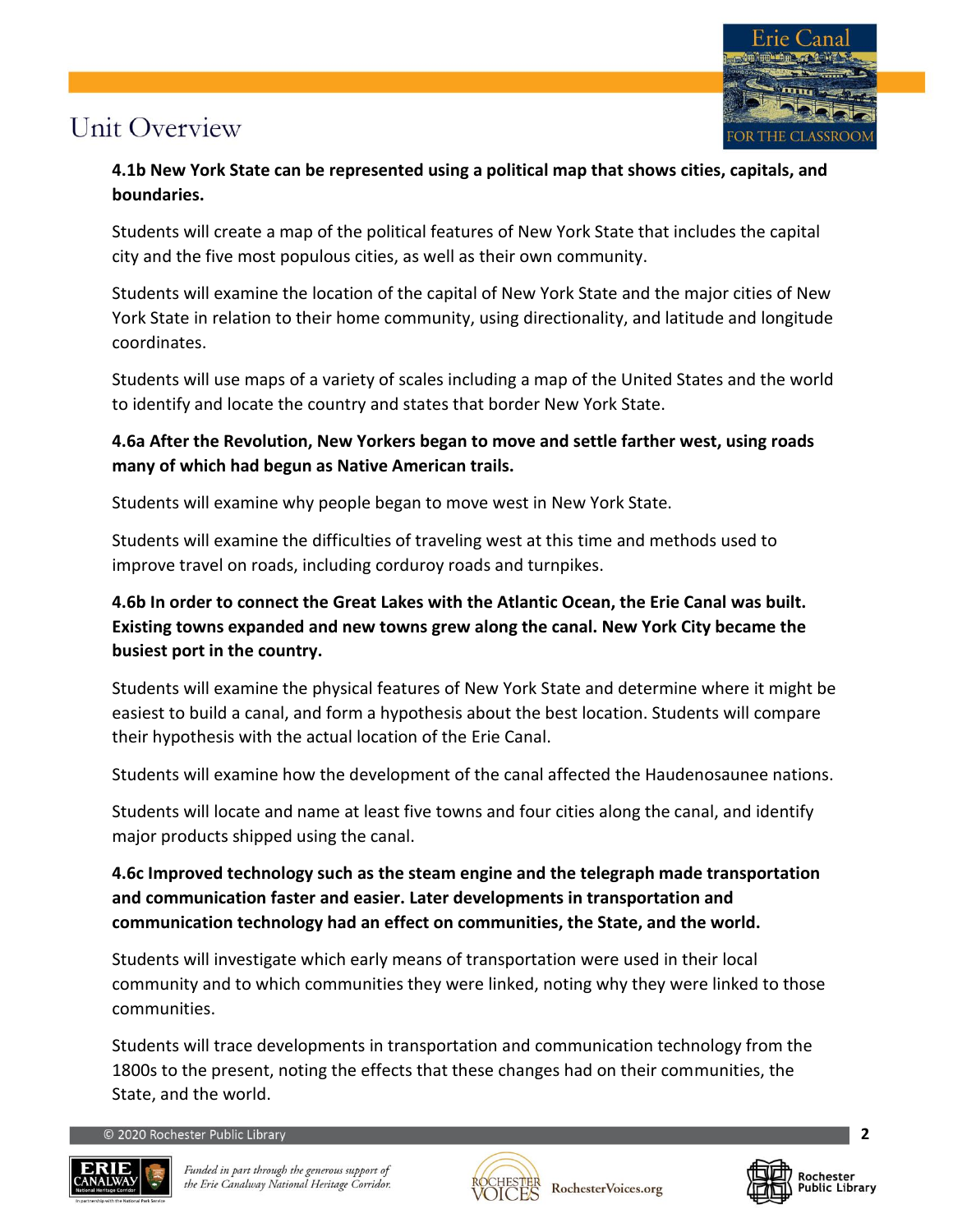

**4.6d Farming, mining, lumbering, and finance are important economic activities associated with New York State.**

Students will examine New York State's key agricultural products during the 1800s and compare these to the key agricultural products of today.

Students will explore which resources were extracted in New York State over time, the location of those resources, and the economic activities associated with those resources.

## **4.6f Between 1865 and 1915, rapid industrialization occurred in New York State. Over time, industries and manufacturing continued to grow.**

Students will trace manufacturing and industrial development in New York State and in their local community in terms of what major products were produced, who produced them, and for whom they were produced from the 1800s to today.

### *Grade 4: Social Studies Practices*

### **A. Gathering, Interpreting, and Using Evidence**

1. Develop questions about New York State and its history, geography, economics, and government.

2. Recognize, use, and analyze different forms of evidence used to make meaning in social studies (including sources such as art and photographs, artifacts, oral histories, maps, and graphs).

3. Identify and explain creation and/or authorship, purpose, and format for evidence; where appropriate, identify point of view.

- 4. Identify arguments of others.
- 5. Identify inferences.

6. Create an understanding of the past by using primary and secondary sources.

### **B. Chronological Reasoning and Causation**

1. Explain how events are related chronologically to one another.

3. Identify the relationship between multiple causes and multiple effects, using examples from his/her life or from a current event or history.

4. Distinguish between long-term and immediate causes and effects of a current event or an event in history.

6. Use periods of time such as decades and centuries to put events into chronological order.





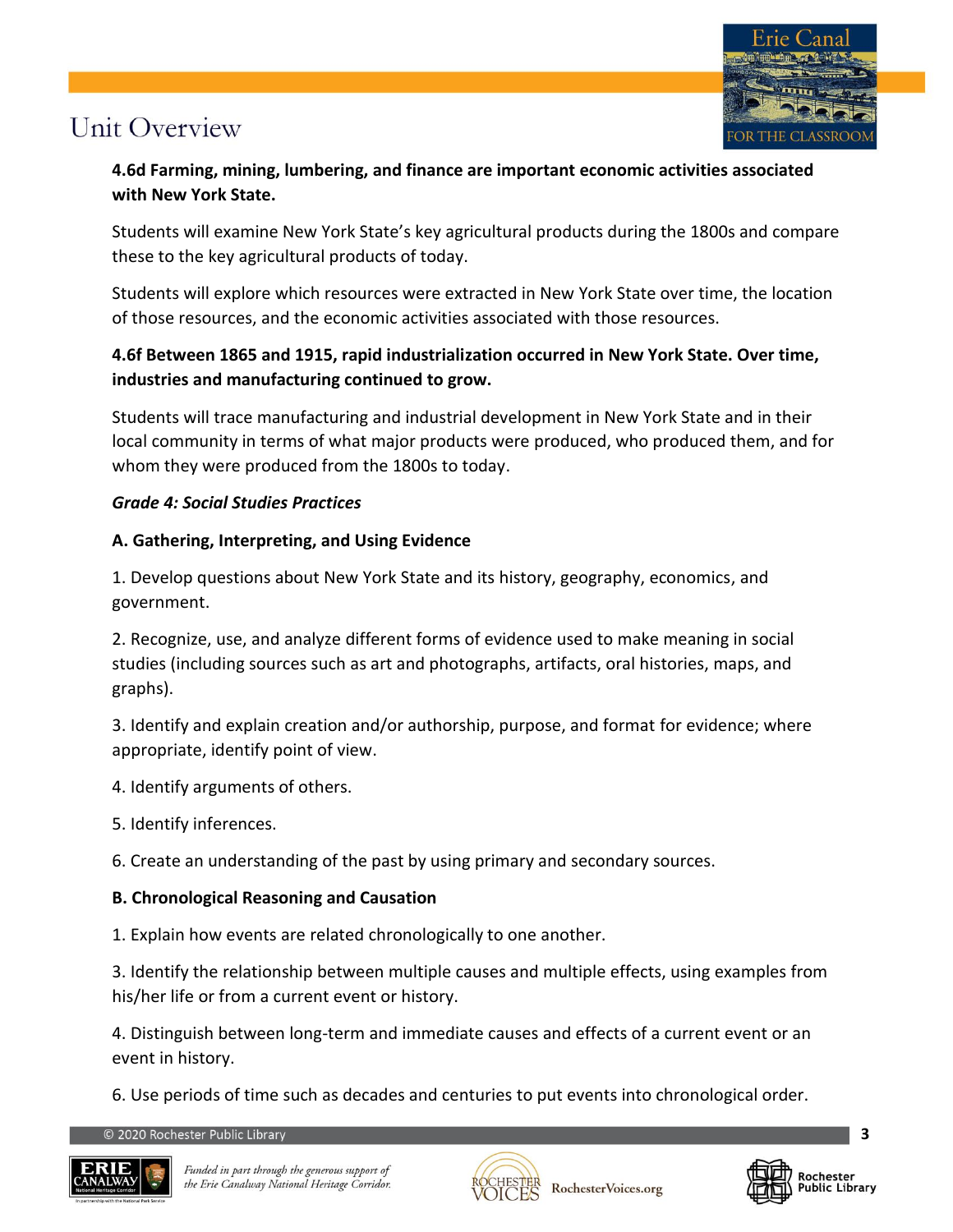

7. Recognize and identify patterns of continuity and change in New York State.

#### **C. Comparison and Contextualization**

2. Identify multiple perspectives on an historical event.

4. Recognize the relationship between geography, economics, and history in social studies.

5. Describe historical developments in New York State with specific detail, including time and place.

### **D. Geographic Reasoning**

1. Use location terms and geographic representations (maps and models) to describe where places are in relation to each other, to describe connections between places, and to evaluate the benefits of particular places for purposeful activities.

2. Distinguish human activities and human-made features from "environments" (natural events or physical features—land, air, and water—that are not directly made by humans).

3. Identify how environments affect human activities and how human activities affect physical environments.

4. Recognize relationships between patterns and processes.

5. Describe how human activities alter places and regions.

#### **E. Economics and Economic Systems**

4. Explain why individuals and businesses specialize and trade.

#### **F. Civic Participation**

1. Demonstrate respect for the rights of others in discussions and classroom debates, regardless of whether one agrees with the other viewpoints.

2. Participate in activities that focus on a classroom, school, community, state, or national issue or problem.

4. Identify opportunities for and the role of the individual in social and political participation in the school, local, and/or state community.

6. Identify situations in which social actions are required and suggest solutions.

7. Identify people in positions of power and how they can influence people's rights and freedom.

8. Identify rights and responsibilities as a citizen of your community and state.





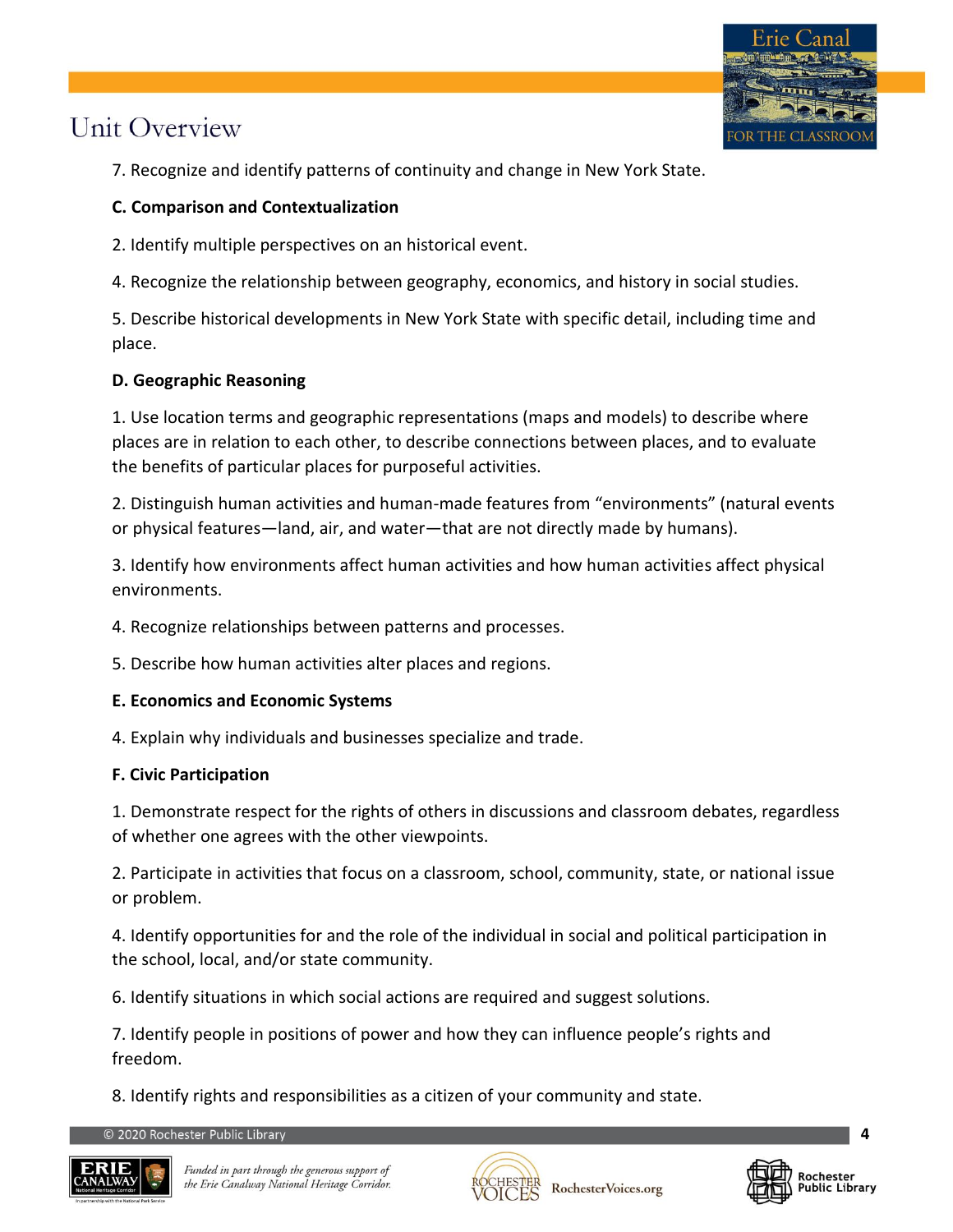

#### **3. PEDAGOGICAL TERMINOLOGY**

The following list of terms may be useful for teachers in implementing this unit.

| Term                  | <b>Definition</b>                                                                                             |
|-----------------------|---------------------------------------------------------------------------------------------------------------|
| Concept               | An abstract idea or an understanding which transfers:                                                         |
|                       | • through time<br>• across cultures<br>across situations/subject areas                                        |
|                       | *For more information, see H. Lynn Erickson's work on concept-based teaching and learning.                    |
| <b>Enduring Issue</b> | An enduring issue is a challenge or problem that a society has faced and debated or discussed across time. An |
|                       | enduring issue is one that many societies have attempted to address with varying degrees of success.          |
|                       | *For more information, visit the EngageNY website:                                                            |
|                       | https://www.engageny.org/sites/default/files/2-enduring-issues-chart.pdf                                      |
| Enduring              | An enduring understanding is a statement that summarizes important and transferable ideas containing key      |
| Understanding         | concepts and theories.                                                                                        |
| Formative             | Check-ins for understanding that happen during teaching in order to adjust the teaching based on what the     |
| Assessment            | learner currently understands.                                                                                |
| Inquiry               | A pedagogical approach to teaching and learning that includes:                                                |
|                       | Exploring, investigating, researching, and wondering                                                          |
|                       | Investigating multiple points-of-view                                                                         |
|                       | Collecting, interpreting, analyzing and presenting evidence/conclusions                                       |
|                       | Playing with ideas                                                                                            |
|                       | Asking questions and finding answers, which may lead to new questions                                         |
|                       | Making connections to background knowledge                                                                    |
|                       | Purpose                                                                                                       |
|                       | Discovering and uncovering                                                                                    |
| <b>Primary Source</b> | Primary sources are a window to the past; they provide unfiltered access to the record of artistic, social,   |
|                       | scientific, and political thought and achievement during the specific period under study, produced by people  |
|                       | who lived during that period.                                                                                 |
|                       | * For more information, visit the Library of Congress website:                                                |
|                       | http://www.loc.gov/teachers/usingprimarysources/whyuse.html                                                   |

#### © 2020 Rochester Public Library





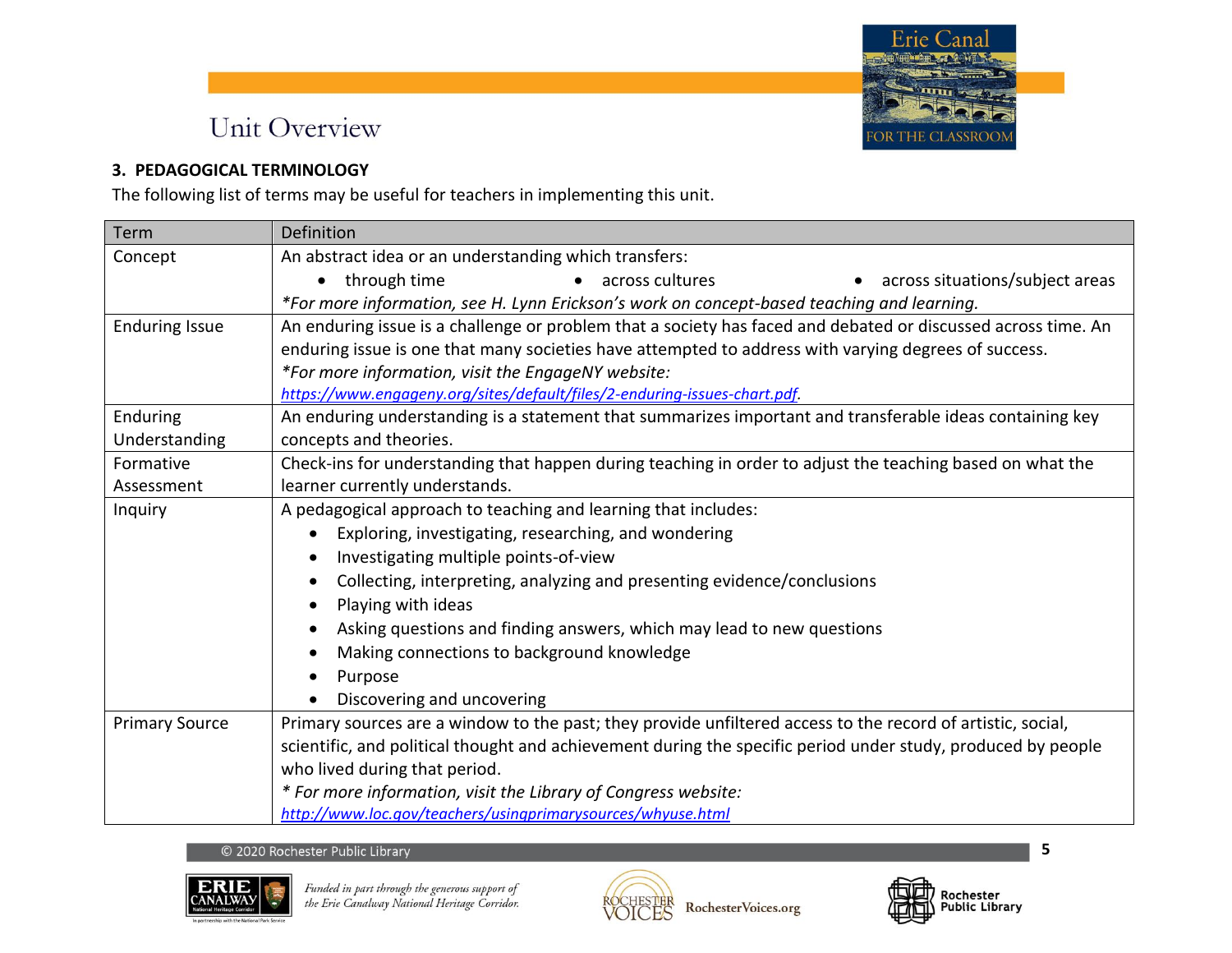

| Standards and | The New York State Social Studies Standards serve as a consistent set of expectations for what students should |
|---------------|----------------------------------------------------------------------------------------------------------------|
| Practices     | learn and be able to do, so that we can ensure that every student across the state is prepared to be an active |
|               | and engaged citizen who is ready to pursue college or a career.                                                |
|               | The New York State Social Studies Practices represent the social science and historical thinking skills that   |
|               | students should develop throughout their K-12 education in order to be prepared for civic participation,       |
|               | college, and career.                                                                                           |
|               | *For more information, visit the New York State Education Department website:                                  |
|               | http://www.nysed.gov/common/nysed/files/programs/curriculum-instruction/ss-framework-k-12-intro.pdf            |
| Summative     | Check-ins for understanding that happen after teaching in order gain information about what the learner has    |
| Assessment    | and has not yet mastered.                                                                                      |

#### **4. LESSONS AT A GLANCE**

| Learning Experience            | What is a canal?                                                                                 |
|--------------------------------|--------------------------------------------------------------------------------------------------|
| <b>Enduring Understandings</b> | Bodies of water have similarities and can be classified.                                         |
|                                | A canal is a type of body of water.                                                              |
| Concepts                       | geography, technology, classification                                                            |
| Questions                      | What do you see/think/wonder? What types of bodies of water can you identify; how do you know?   |
|                                | Which images show canals; how do you know? Based on our T-Chart, "Canals, NOT Canals," what      |
|                                | definition would you give to a canal?                                                            |
| Standards                      | 4.1a, 4.6b                                                                                       |
| <b>Practices</b>               | A1, A2, D1, D2,                                                                                  |
| <b>Materials</b>               | Image of a familiar body of water; See Think Wonder worksheet; images depicting water; sticky    |
|                                | notepads; writing utensils; chart paper or board that can be left up for a few weeks; masking or |
|                                | painter's tape                                                                                   |
| Lesson Duration                | 55 minutes                                                                                       |

#### © 2020 Rochester Public Library







Rochester<br>Public Library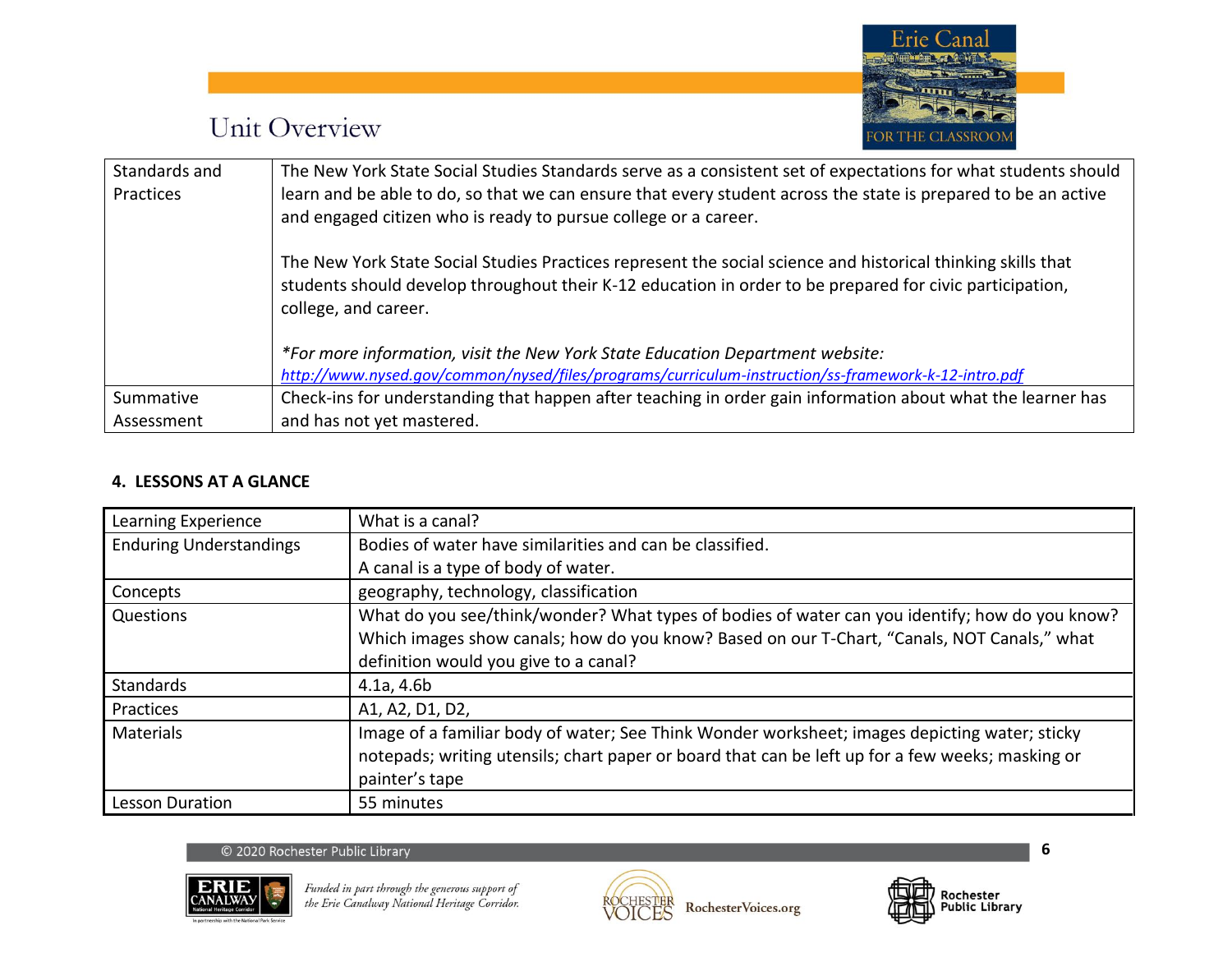

| Learning Experience           | <b>Famous Canals</b>                                                                                   |
|-------------------------------|--------------------------------------------------------------------------------------------------------|
| <b>Enduring Understanding</b> | Canal systems exist around the world and serve a purpose for people.                                   |
| Concepts                      | system, similar/different, connection                                                                  |
| Questions                     | Where is the canal located? When was it built? What is the main purpose of the canal; how do you       |
|                               | know? Is the canal functional today; if so, does it still have the same purpose? How are canal systems |
|                               | around the world similar and different? Is there anything unique or interesting about each canal? How  |
|                               | do these canals compare to the Erie Canal? Why should we learn about canals around the world?          |
| Standards                     | 4.1a, 4.1b, 4.6b                                                                                       |
| Practices                     | A1, A2, A5, A6, B1, B4, B6, C4, D1, D3, D4, D5                                                         |
| <b>Materials</b>              | Erie Canal primary sources such as images, maps, short articles; Famous Canal Research Template;       |
|                               | large butcher paper or chart paper; markers; access to device and Internet for research; books,        |
|                               | articles, images, and any other relevant source to gather information; a way to record student         |
|                               | thoughts where students can see/access all                                                             |
| Lesson Duration               | 2.5 hours over 3 days                                                                                  |

| Learning Experience           | How Canals Affect the People around Them                                                                                                                                                                                                                                                                                           |
|-------------------------------|------------------------------------------------------------------------------------------------------------------------------------------------------------------------------------------------------------------------------------------------------------------------------------------------------------------------------------|
| <b>Enduring Understanding</b> | Canals serve a purpose and influence the people around them.                                                                                                                                                                                                                                                                       |
| Concepts                      | system, technology, problem/solution                                                                                                                                                                                                                                                                                               |
| Questions                     | What do you see/think/wonder? Where is your canal located? What year was your canal built? Why<br>did the people in that area need a canal? What problems did the people face? How did this canal<br>solve their problem(s)? Is this canal operating today; why or why not? How do canal systems affect<br>the people around them? |
| Standards                     | 4.1a, 4.1b, 4.6a, 4.6b, 4.6c, 4.6d, 4.6f                                                                                                                                                                                                                                                                                           |
| Practices                     | A1, A2, A5, A6, C4, D1, D2, D3, D4, D5                                                                                                                                                                                                                                                                                             |
| Materials                     | See Think Wonder worksheet; Erie Canal image; timer; How Canals Affect People graphic organizer;<br>primary source documents depicting the history of the Erie Canal and its purpose; sticky note pads;<br>pencils; images of canals from around the world that serve different purposes                                           |
| <b>Lesson Duration</b>        | 2 hours 40 minutes over 3 days                                                                                                                                                                                                                                                                                                     |

#### © 2020 Rochester Public Library







 $\overline{\mathbf{z}}$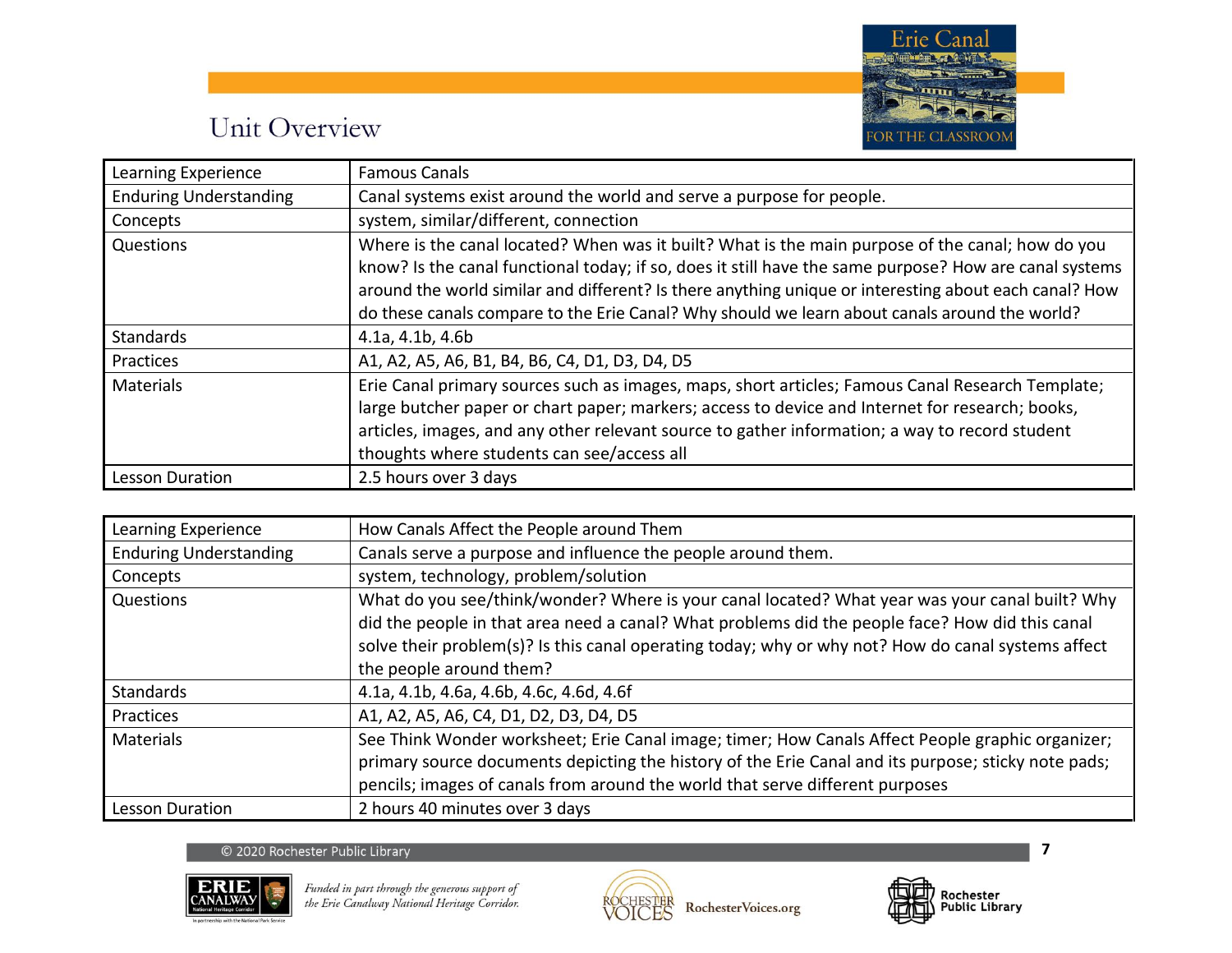

| Learning Experience           | Why New York Needed a Canal                                                                          |
|-------------------------------|------------------------------------------------------------------------------------------------------|
| <b>Enduring Understanding</b> | People innovate to solve problems and meet their needs.                                              |
| Concepts                      | innovation, transportation, industrialization                                                        |
| Questions                     | What was it like to do business in New York State in the early 1800s? Where did people live and work |
|                               | in New York State? What was the Industrial Revolution? Why were people looking for a new mode of     |
|                               | transportation? What did the Erie Canal do for the people in New York State? How did the creation of |
|                               | the Erie Canal impact the people outside of New York State?                                          |
| <b>Standards</b>              | 4.1b, 4.6a, 4.6b, 4.6c, 4.6d, 4.6f                                                                   |
| Practices                     | A2, A6, C4, C5, D1, D2, D3, D5                                                                       |
| <b>Materials</b>              | Primary source documents representing early 19th-century commerce and industry; Why NY Needed a      |
|                               | Canal Recording Sheet as graphic organizer and class document; chart paper or electronic notetaking  |
|                               | space for whole-group discussion/brainstorm; Why NY Needed a Canal Problem-Solution T-Chart          |
| <b>Lesson Duration</b>        | 1 hour 40 minutes over 2 days                                                                        |

| Learning Experience           | Causes and Effects of the Erie Canal                                                                                                                                                                                                                                                                                                                                                                                              |
|-------------------------------|-----------------------------------------------------------------------------------------------------------------------------------------------------------------------------------------------------------------------------------------------------------------------------------------------------------------------------------------------------------------------------------------------------------------------------------|
| <b>Enduring Understanding</b> | The Erie Canal affected people long ago and today.                                                                                                                                                                                                                                                                                                                                                                                |
| Concepts                      | cause and effect, connection, change                                                                                                                                                                                                                                                                                                                                                                                              |
| Questions                     | Why did New York need a canal? What were some immediate effects of building the canal for the<br>people of New York State? What were some immediate effects of building the canal for areas outside<br>of New York State? What are some long-term effects of the Erie Canal in Rochester, in New York State,<br>and across the country? What are some current uses of the Erie Canal? Was building the Erie Canal a<br>good idea? |
| Standards                     | 4.6a, 4.6b, 4.6c, 4.6d, 4.6f                                                                                                                                                                                                                                                                                                                                                                                                      |
| Practices                     | A2, A4, A6, B1, B3, B4, B7, D2, D3, D5                                                                                                                                                                                                                                                                                                                                                                                            |
| Materials                     | Primary Source Image Cards; poster paper and markers, notecards, or digital setup for students to sort;<br>half sheets of paper and pencils, electronic assignment turn-in, or notecards to document student<br>work (if this is to be used as a formative assessment)                                                                                                                                                            |
| <b>Lesson Duration</b>        | 70 minutes                                                                                                                                                                                                                                                                                                                                                                                                                        |

#### © 2020 Rochester Public Library





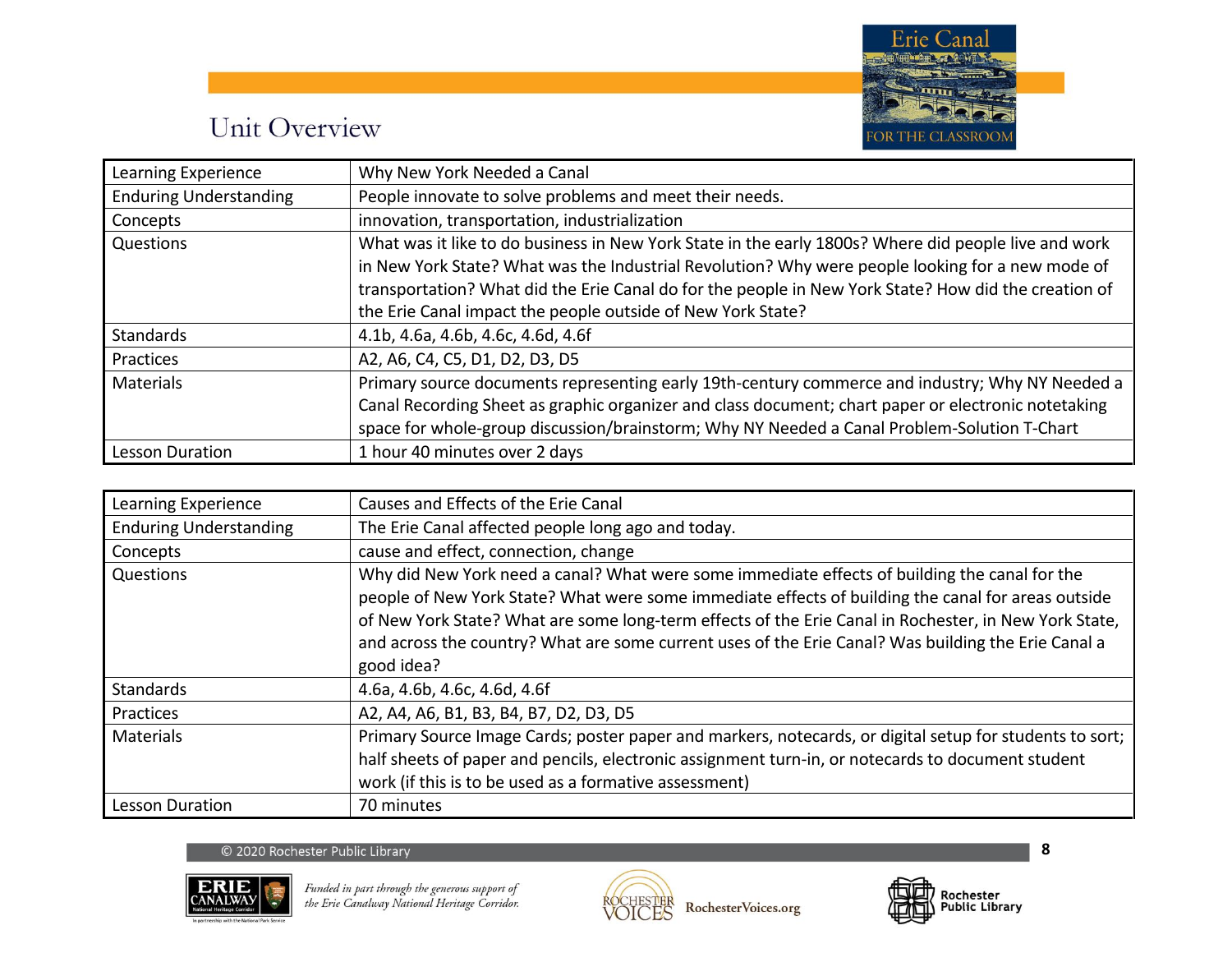

| Learning Experience           | <b>Enduring Issues</b>                                                                             |
|-------------------------------|----------------------------------------------------------------------------------------------------|
| <b>Enduring Understanding</b> | There are recurring patterns in challenges that people have faced over time.                       |
| Concepts                      | enduring issue, pattern, change                                                                    |
| Questions                     | What is an enduring issue? How do we know if it is enduring? What are some enduring issues related |
|                               | to the Erie Canal? Why is it important to learn about the past?                                    |
| <b>Standards</b>              | All NYS Social Studies Standards could be addressed in this lesson.                                |
| Practices                     | A2, A6, B1, B3, B7, C2, C4                                                                         |
| Materials                     | Poster paper, tape, and markers; Egg Nest Graphic Organizer; images that connect with a clear      |
|                               | enduring issue (from NYS Standards K-3-examples provided); resource sets for independent/group     |
|                               | work; student recording sheet with Enduring Issues checklist, example list, and resource sets      |
| <b>Lesson Duration</b>        | 60 minutes                                                                                         |

| Learning Experience           | Digital Scavenger Hunt                                                                                  |
|-------------------------------|---------------------------------------------------------------------------------------------------------|
| <b>Enduring Understanding</b> | We can learn about history by observing and thinking about primary source documents.                    |
| Concepts                      | sources, observation, connection                                                                        |
| Questions                     | How can we use primary sources to learn about the past? What are similarities and differences           |
|                               | between different types of artifacts?                                                                   |
| <b>Standards</b>              | 4.1a, 4.1b, 4.6b, 4.6c                                                                                  |
| Practices                     | A2, A6, D1                                                                                              |
| Materials                     | Link to Erie Canal Digital Scavenger Hunt; scrap paper for students to record information; teacher-only |
|                               | link to pre-filled Erie Canal Digital Scavenger Hunt; primary source documents                          |
| <b>Lesson Duration</b>        | 60 minutes                                                                                              |

#### © 2020 Rochester Public Library





 $\boldsymbol{9}$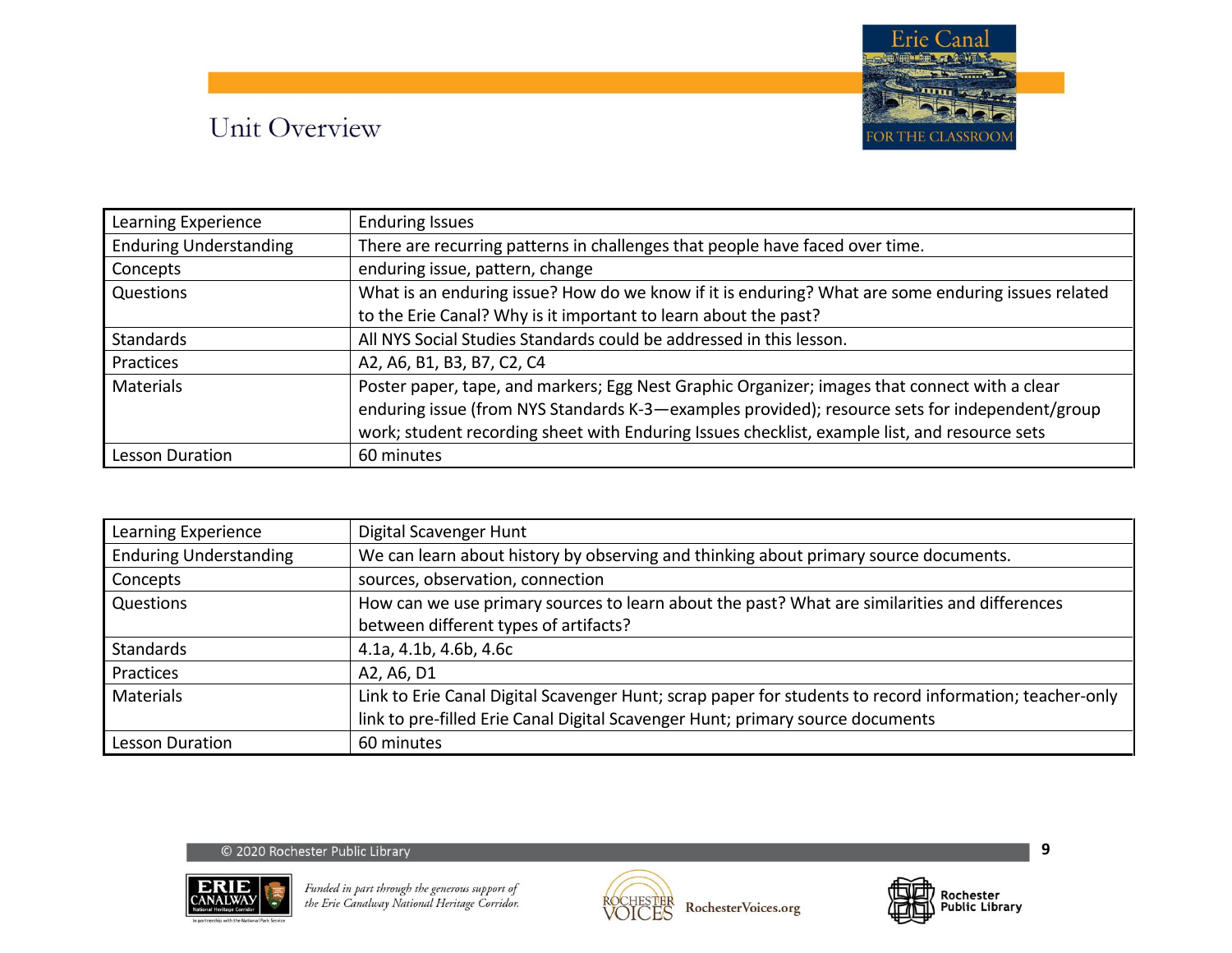

| Learning Experience           | The Story of the Erie Canal                                                                              |
|-------------------------------|----------------------------------------------------------------------------------------------------------|
| <b>Enduring Understanding</b> | Historical objects tell a story.                                                                         |
| Concepts                      | chronology, primary sources, geography, industrialization, trade, transportation, change                 |
| Questions                     | What can historical objects tell us about a person, place, thing, or event? How can we piece historical  |
|                               | objects together to tell a story? How did the Erie Canal shape the people and places around it? Why      |
|                               | should we care about the past?                                                                           |
| <b>Standards</b>              | 4.1a, 4.1b, 4.6a, 4.6b, 4.6c, 4.6d, 4.6f                                                                 |
| Practices                     | A1, A2, A6, B1, B3, B6, C4, C5, D1, D2, D3, D5, E4                                                       |
| <b>Materials</b>              | Poster paper and markers or electronic notetaking space; students' personal historical objects (if doing |
|                               | the activity in which students bring in items to tell their own stories); Erie Canal primary source      |
|                               | documents (provided); notecards or sticky notes; tool for student notetaking; paper or 1:1 technology    |
|                               | with microphone, if needed; The Erie Canal Story Rubric (provided)                                       |
| Lesson Duration               | 2 hours 5 minutes over 2 days                                                                            |





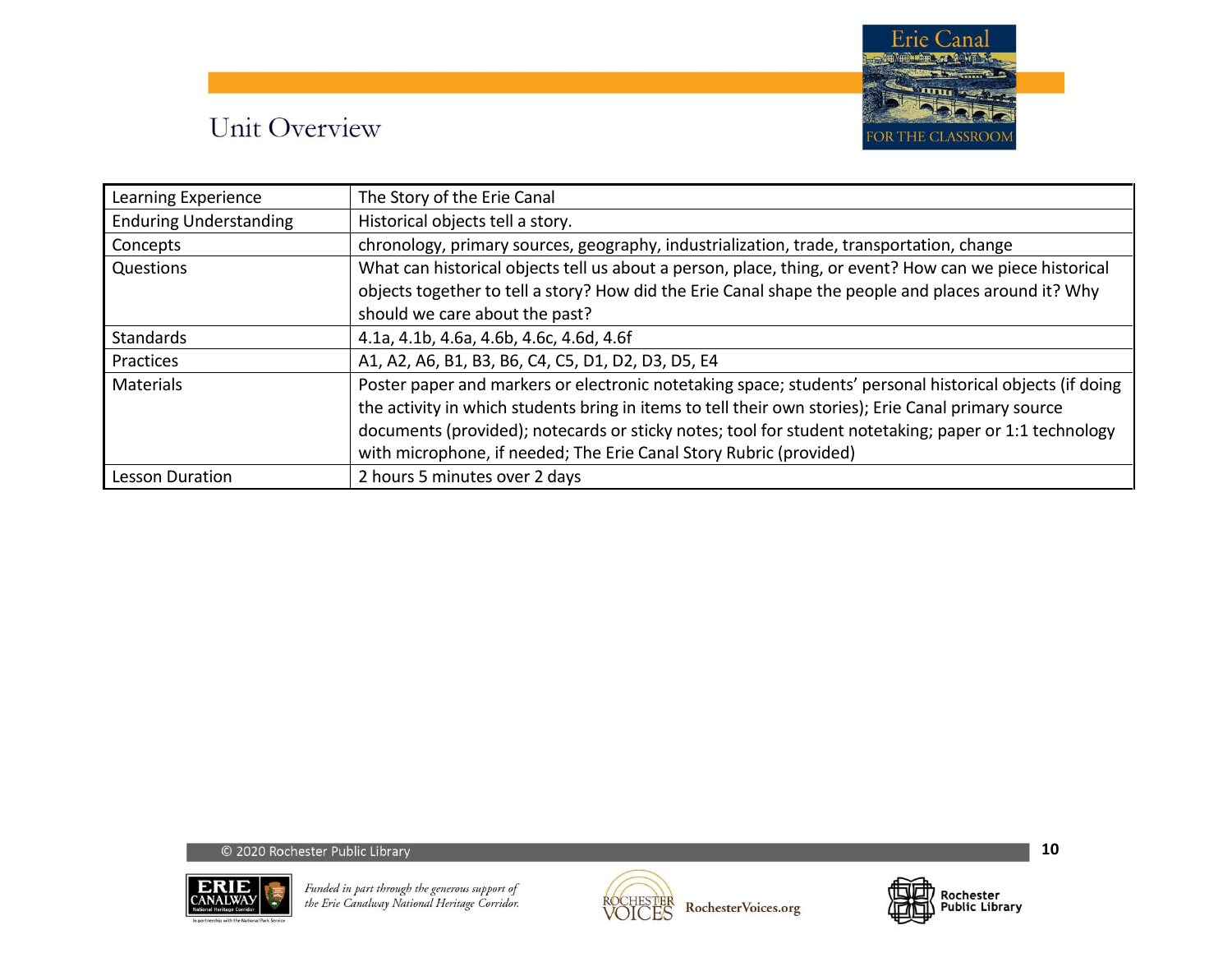

| Learning Experience           | "Where on the Erie Canal?" Green Screen Competition                                                         |
|-------------------------------|-------------------------------------------------------------------------------------------------------------|
| <b>Enduring Understanding</b> | Primary source documents and location features, both natural and human-made, help us identify locations.    |
| Concepts                      | geography, technology, time, systems, sources                                                               |
| Questions                     | What are some interesting and/or recognizable locations on the Erie Canal that are near Rochester,          |
|                               | NY? What natural and/or human-made features exist that help people to identify a location? What is          |
|                               | important about a location either long ago or today? How can we find accurate information from              |
|                               | primary sources to support our understanding? How does a location relate to the Erie Canal?                 |
| <b>Standards</b>              | 4.1a, 4.1b, 4.6b                                                                                            |
| Practices                     | A2, A3, A6, D1, D2, D3, D5                                                                                  |
| <b>Materials</b>              | Resources used thus far in the unit relating to location; Teacher's Master Location Chart (provided);       |
|                               | Directions and Recording Sheet (provided); paper and pencil or technology device for word processing;       |
|                               | space for students to write scripts, practice, and record away from other students; green screen and stand; |
|                               | device and app for recording videos and changing backgrounds; second device or cue cards for students to    |
|                               | read scripts from; props or costumes; means for sharing video links; Location Guess Form (provided)         |
| Lesson Duration               | 3.5 hours over 2-3 days (approximate)                                                                       |

| Learning Experience           | Used to Think Now I Think                                                                                 |
|-------------------------------|-----------------------------------------------------------------------------------------------------------|
| <b>Enduring Understanding</b> | After we learn something new, we can reflect upon how our thinking has changed.                           |
| Concepts                      | change                                                                                                    |
| Questions                     | What did you originally think about the Erie Canal? What do you think now? How has your thinking changed? |
| <b>Standards</b>              | Can be used with any standard.                                                                            |
| Practices                     | Can be used with any practice, especially A2, A3, A6                                                      |
| <b>Materials</b>              | Link to Harvard's Project Zero Thinking Routine, "I Used to Think Now I Think":                           |
|                               | https://pz.harvard.edu/resources/i-used-to-think-now-i-think; chart paper or Word/Google Doc              |
|                               | open and projected for students to see; pencils and notecards or a half sheet of paper, Google Form,      |
|                               | Word/Google document or the "I Used to Think Now I Think" Reflection Sheet (provided) for                 |
|                               | written responses; OR, FlipGrid, Padlet, Synth or other app that allows voice/video recording             |
| Lesson Duration               | 25-30 minutes                                                                                             |





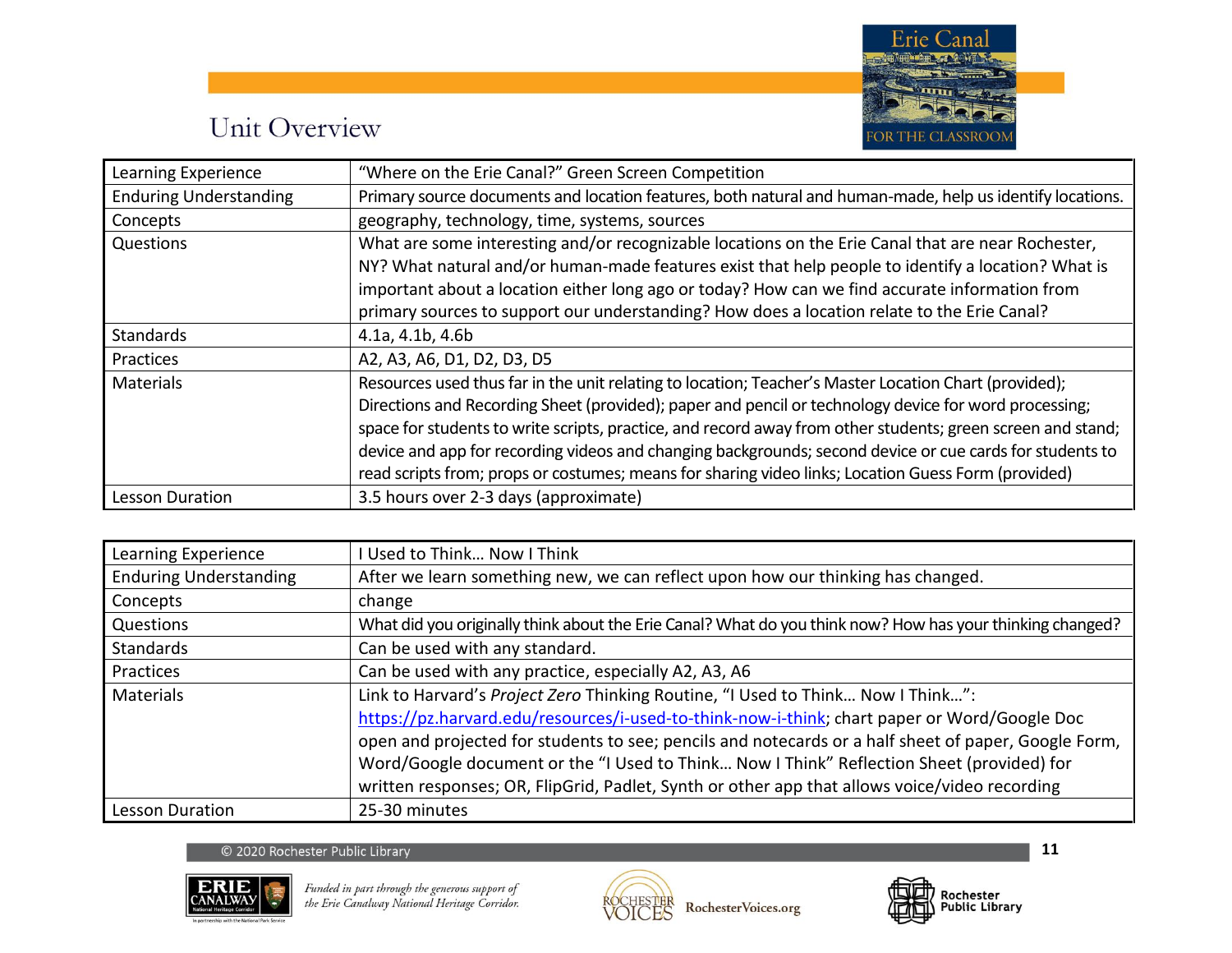

| Learning Experience           | Erie Canal Headbands Game                                                                             |
|-------------------------------|-------------------------------------------------------------------------------------------------------|
| <b>Enduring Understanding</b> | There are important people, places, things, and events that represent Erie Canal history.             |
| Concepts                      | perspective, history                                                                                  |
| Questions                     | What people, places, things, and events were important to the development and history of the Erie     |
|                               | Canal? How did these people, places, things, and events play a part in the development and history of |
|                               | the Erie Canal?                                                                                       |
| <b>Standards</b>              | Can be used with any standard.                                                                        |
| Practices                     | Can be used with any practice.                                                                        |
| <b>Materials</b>              | Erie Canal Headbands Game Directions (provided); Canal Cards (template provided); headbands made from |
|                               | strips of paper/cardstock, string/ribbon, or elastic; large paperclips                                |
| <b>Lesson Duration</b>        | 20-40 minutes                                                                                         |

| Learning Experience           | Erie Canal Debate                                                                                                                                                                                                                                                                                                                                                                                                                |
|-------------------------------|----------------------------------------------------------------------------------------------------------------------------------------------------------------------------------------------------------------------------------------------------------------------------------------------------------------------------------------------------------------------------------------------------------------------------------|
| <b>Enduring Understanding</b> | There are differing perspectives on the future of the Erie Canal.                                                                                                                                                                                                                                                                                                                                                                |
| Concepts                      | perspective, fact vs. opinion, past and future                                                                                                                                                                                                                                                                                                                                                                                   |
| Questions                     | What is a debate? What are current event topics related to the Erie Canal? What are current<br>perspectives on the use of the Erie Canal? Why is it important to understand differences and other<br>perspectives on issues? What is our responsibility for learning about the Erie Canal in the past, present,<br>and future?                                                                                                   |
| <b>Standards</b>              | 4.1b, 4.6c, 4.6d, 4.6f                                                                                                                                                                                                                                                                                                                                                                                                           |
| Practices                     | A2, A3, A4, A6, C2, D1, D2, D3, D5, F1, F2, F6, F7, F8                                                                                                                                                                                                                                                                                                                                                                           |
| <b>Materials</b>              | List of controversial questions relevant to fourth graders (provided); poster paper and markers or<br>technology for recording student responses; list of possible debate components (provided); sample debate<br>questions related to the Erie Canal (provided); list of possible roles (provided); resources for research<br>(Internet access, books, articles, etc.); large notecards; Formative Assessment Rubric (provided) |
| Lesson Duration               | 90 minutes                                                                                                                                                                                                                                                                                                                                                                                                                       |

#### © 2020 Rochester Public Library